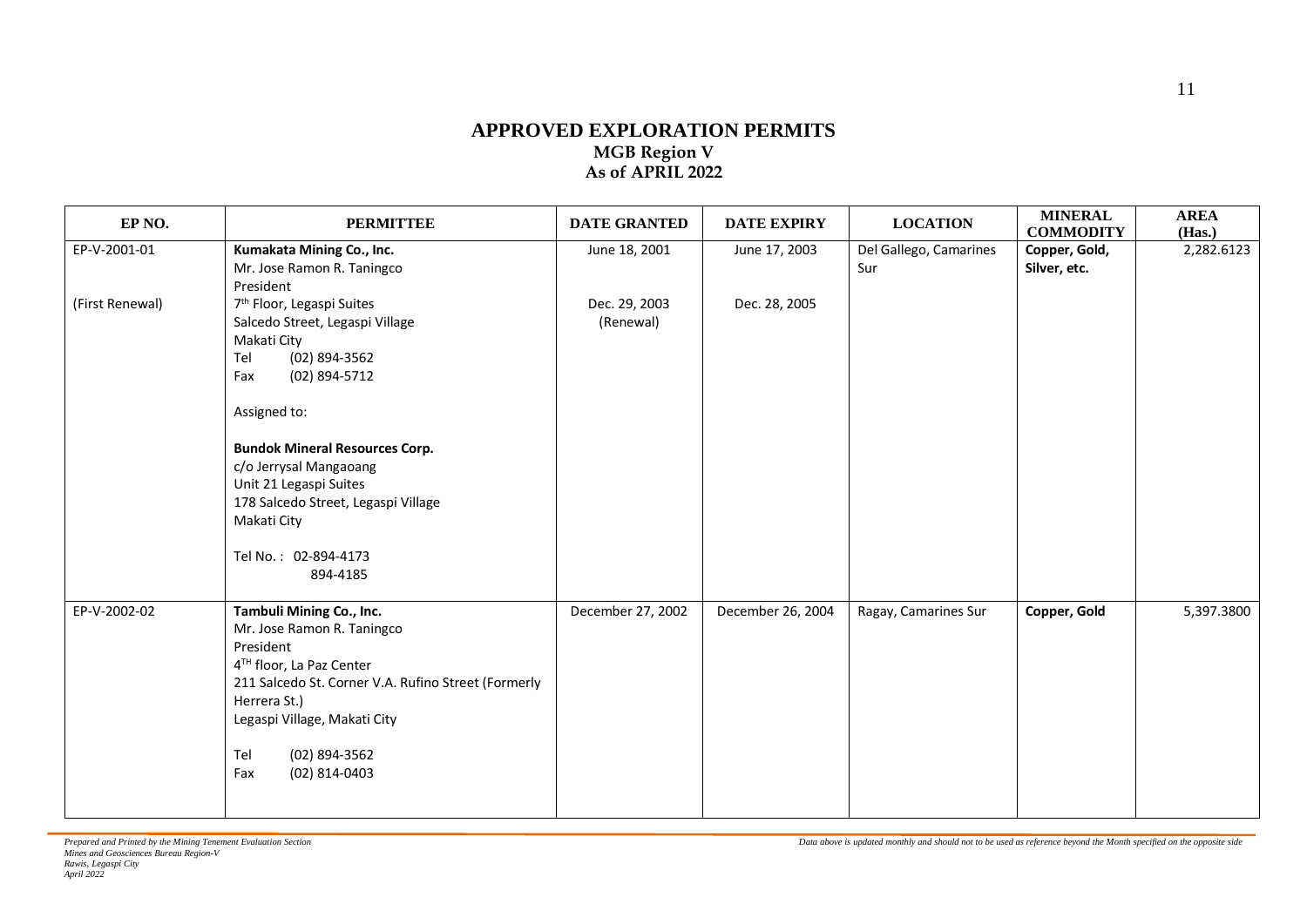| EP <sub>NO</sub> . | <b>PERMITTEE</b>                   | <b>DATE GRANTED</b> | <b>DATE EXPIRY</b>                                                                                                                     | <b>LOCATION</b>               | <b>MINERAL</b><br><b>COMMODITY</b> | <b>AREA</b><br>(Has.)                   |
|--------------------|------------------------------------|---------------------|----------------------------------------------------------------------------------------------------------------------------------------|-------------------------------|------------------------------------|-----------------------------------------|
| EP-V-2007-004      | Masbate10 Philippines, Inc.        | December 17, 2007   | December 16, 2009                                                                                                                      | Malinta, Milagros,            | Gold, Copper,                      | 15,007.4345                             |
|                    | Bertrand C. Yao                    |                     |                                                                                                                                        | Marintoc and Mobo,<br>Masbate | Silver, etc                        |                                         |
|                    | President<br>107 LP Leviste Street |                     | <b>FIRST RENEWAL</b>                                                                                                                   |                               | Area After Relinquishment          |                                         |
|                    | Salcedo Village                    | October 6, 2011     | October 5, 2013                                                                                                                        |                               |                                    | 11,971.3205                             |
|                    | Makati City                        |                     | <b>SECOND RENEWAL</b>                                                                                                                  |                               |                                    | Area After Relinquishment               |
|                    |                                    | July 15, 2014       | July 14, 2016                                                                                                                          |                               |                                    | 5,661.6000                              |
|                    | Tel No. (02) 848-2915              |                     | THIRD RENEWAL ON PROCESS AS OF<br>August 2016                                                                                          |                               |                                    |                                         |
| EP-V-2008-005      | Masbate13 Philippines, Inc.        | February 7, 2008    | February 6, 2010                                                                                                                       | Milagros and Mandaon,         | Gold, Copper,                      | 16,129.1308                             |
|                    | Alfredo M. De La Cruz, Jr.         |                     |                                                                                                                                        | Masbate                       | Silver, etc                        |                                         |
|                    | President<br>107 LP Leviste Street |                     | <b>FIRST RENEWAL</b><br>April 11, 2011<br>April 10, 2013<br><b>SECOND RENEWAL</b>                                                      |                               |                                    | Area After Relinquishment<br>8,360.1410 |
|                    | Salcedo Village                    |                     |                                                                                                                                        |                               | Area After Relinquishment          |                                         |
|                    | Makati City                        | July 15, 2014       | July 14, 2016                                                                                                                          |                               | Gold, Copper,<br>Silver, etc       | 4,136.7538                              |
|                    | Tel No. (02) 848-2915              |                     | 3rd Renewal on Process MGB CO<br>Letter of Masbate 13<br>For Renewal (Submission of Documents)<br>Received by the MGB on July 14, 2016 |                               |                                    |                                         |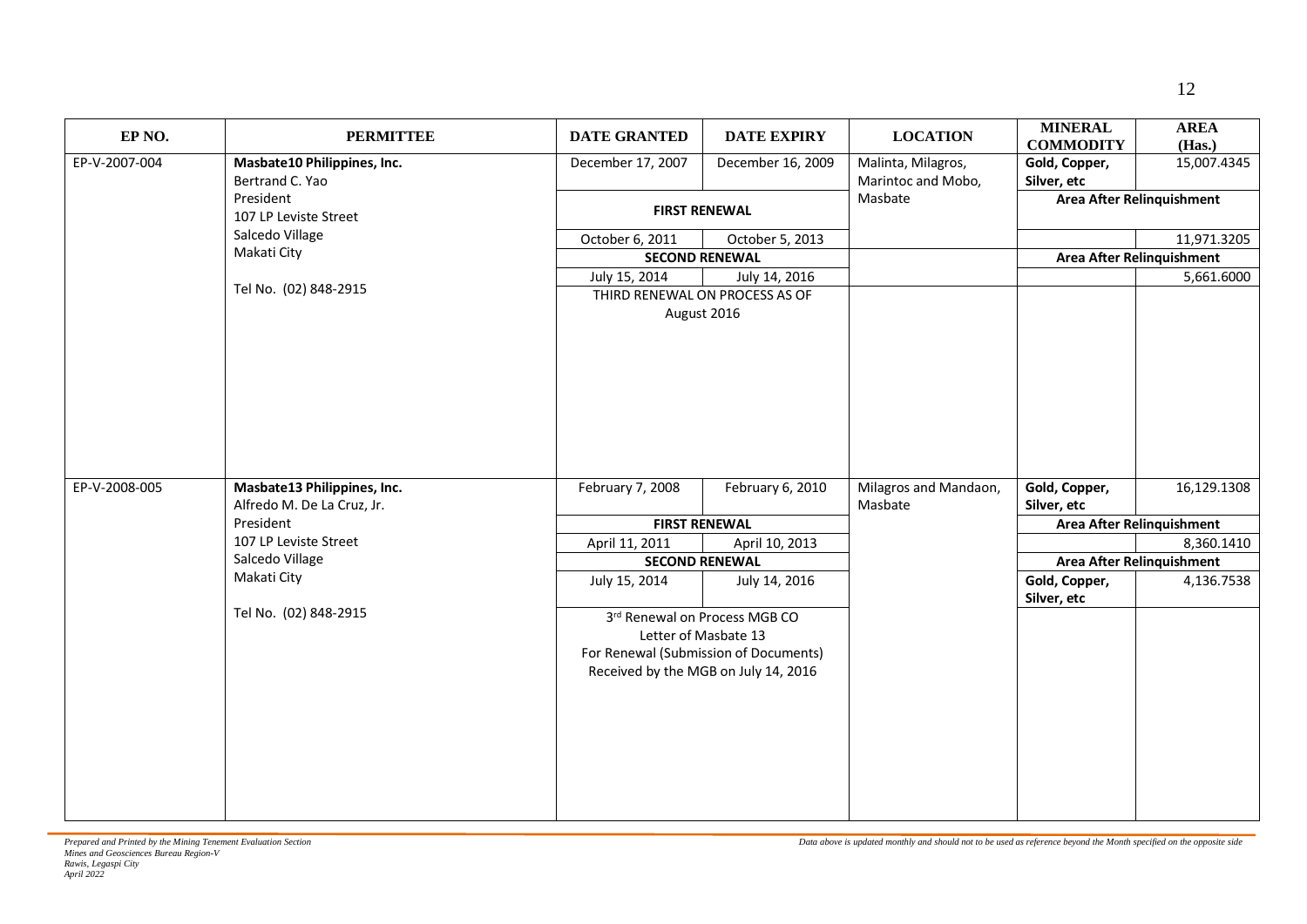| EP NO.          | <b>PERMITTEE</b>                         | <b>DATE GRANTED</b>  | <b>DATE EXPIRY</b> | <b>LOCATION</b>          | <b>MINERAL</b><br><b>COMMODITY</b> | <b>AREA</b><br>(Has.) |
|-----------------|------------------------------------------|----------------------|--------------------|--------------------------|------------------------------------|-----------------------|
| EP-006-2008-V   | <b>Bulawan Mineral Resources Corp.</b>   | June 13, 2008        | June 12, 2010      | Jose Panganiban,         | Gold, Copper,                      | 164.9590              |
|                 | Pedro C. Caleon                          | <b>FIRST RENEWAL</b> |                    | <b>Camarines Norte</b>   | Silver                             |                       |
|                 | President                                | July 14, 2010        | July 13, 2012      |                          |                                    |                       |
|                 | Victor Hotel Annex                       |                      |                    |                          |                                    |                       |
|                 | JP Rizal Street                          |                      |                    |                          |                                    |                       |
|                 | South Poblacion, Jose Panganiban         |                      |                    |                          |                                    |                       |
|                 | <b>Camarines Norte</b>                   |                      |                    |                          |                                    |                       |
|                 | www.coralglobal.com                      |                      |                    |                          |                                    |                       |
|                 | <b>Manila Office</b>                     |                      |                    |                          |                                    |                       |
|                 | Office No. 7, 2 <sup>nd</sup> Floor      |                      |                    |                          |                                    |                       |
|                 | <b>Cacho-Gonzales Building</b>           |                      |                    |                          |                                    |                       |
|                 | 101 Aguirre Street, Legaspi Village      |                      |                    |                          |                                    |                       |
|                 | Makati City                              |                      |                    |                          |                                    |                       |
|                 | Tel No.: 02-511-7993                     |                      |                    |                          |                                    |                       |
|                 | 511-7991                                 |                      |                    |                          |                                    |                       |
|                 | Fax No.: 02-511-7987                     |                      |                    |                          |                                    |                       |
|                 |                                          |                      |                    |                          |                                    |                       |
| EP-V-007-2008-V | Bulawan Mineral Resources Corp.          | July 18, 2008        | July 17, 2010      | Jose Pangaiban, Paracale | Gold, Copper,                      | 4,974.8720            |
|                 |                                          | <b>FIRST RENEWAL</b> |                    | and Labo, Camarines      | etc.                               |                       |
|                 |                                          | November 26, 2010    | November 25, 2012  | Norte                    |                                    |                       |
| EP-V-011-2010   | Magellan Consolidated Mnes & Devt. Corp. | July 30, 2010        | July 29, 2012      | Aroroy, Masbate          | Gold, Copper,                      | 2,799.9862            |
|                 | Napoleon R. Viernes                      | <b>FIRST RENEWAL</b> |                    |                          | Manganese,                         |                       |
|                 | President                                | October 1, 2012      | September 30, 2014 |                          |                                    |                       |
|                 | 87 Dr. Lazcano St. Brgy. Laging Handa    |                      |                    |                          |                                    |                       |
|                 | Quezon City                              |                      |                    |                          |                                    |                       |
|                 | Tel No. 02-332-4768                      |                      |                    |                          |                                    |                       |
|                 |                                          |                      |                    |                          |                                    |                       |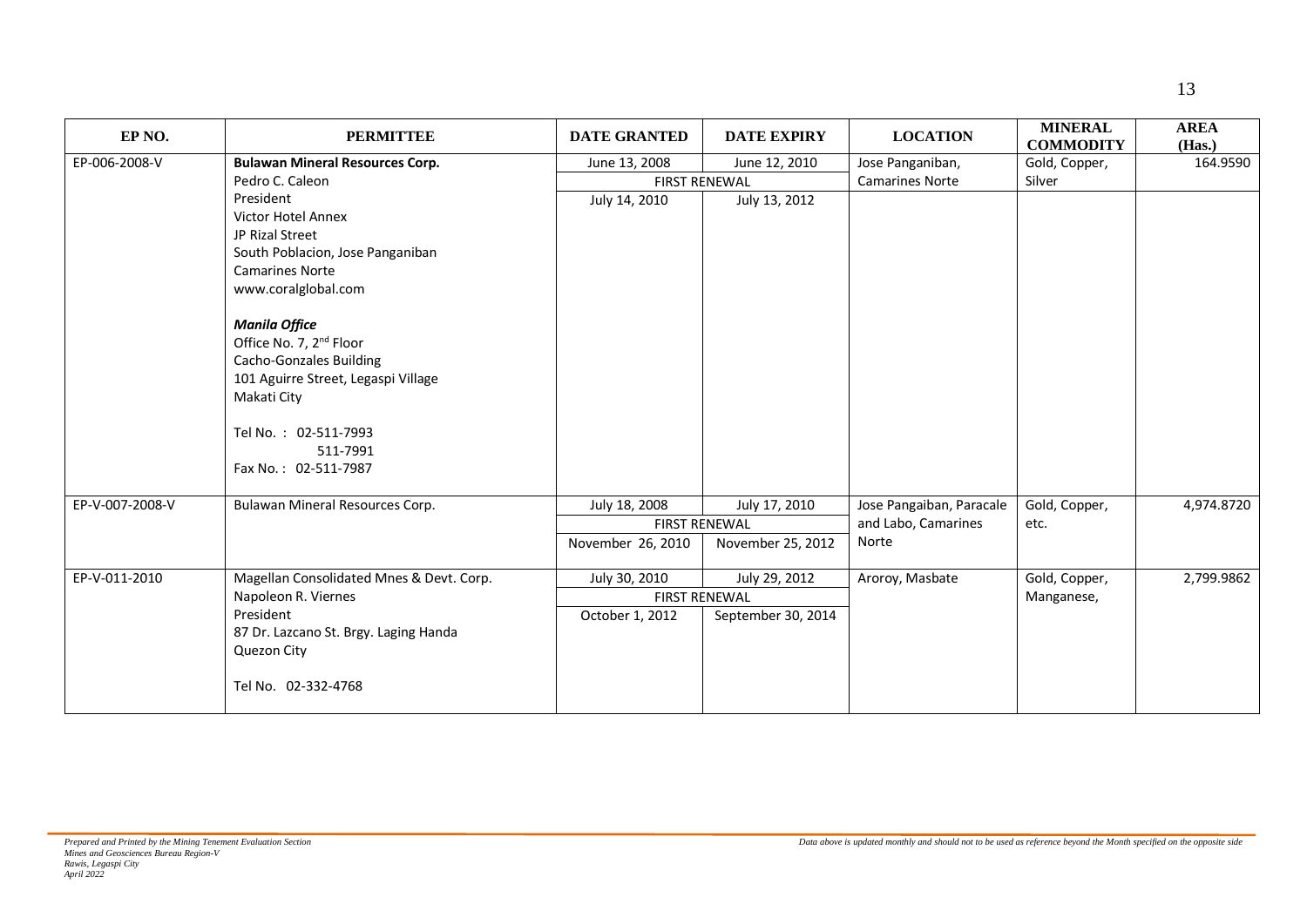| EP <sub>NO</sub> . | <b>PERMITTEE</b>                                                                                                                                                                                                                                                  | <b>DATE GRANTED</b> | <b>DATE EXPIRY</b> | <b>LOCATION</b>                                    | <b>MINERAL</b><br><b>COMMODITY</b> | <b>AREA</b><br>(Has.) |
|--------------------|-------------------------------------------------------------------------------------------------------------------------------------------------------------------------------------------------------------------------------------------------------------------|---------------------|--------------------|----------------------------------------------------|------------------------------------|-----------------------|
| EP-012-2011-V      | Masbate 2145 Philippines, Inc.<br>Jose Francisco E. Miranda<br>President<br>20th Floor, The Peak Building<br>107 L. P. Leviste Street<br>Salcedo Village, Makati City<br>Tel No. 02-856-2016<br>856-2011<br>848-2915<br>Fax No. 02-848-2572                       | February 17, 2011   | February 16, 2013  | Mobo, Uson and<br>Milagros, Masbate                | Copper, Gold,<br>Silver, Zinc,     | 15,909.3279           |
| EP-013-2011-V      | Tomas G. Rañola<br>Binanuahan Street, Legaspi City<br>Albay                                                                                                                                                                                                       | October 24, 2011    | October 23, 2013   | Matnog, Sorsogon                                   | Magnetite, Iron                    | 1,620.0043            |
| EP-015-2016-V      | Capalonga Asian Resources Mining Corp.<br>Benedict Dy Tecklo<br>President<br>2ND Floor Highmax Const, Bldg.<br>(In front of AMA School)<br>Room 32 Old National Highway, Canlalay, Biñan,<br>Laguna<br>Tel No. 02-994-2942<br>02-519-8379<br>CP BDT-0925-848-3040 | August 22, 2018     | August 21, 2020    | Capalonga, Labo and Sta.<br>Elena, Camarines Norte | Gold, Copper,<br>Iron, etc.        | 1,249.7996            |